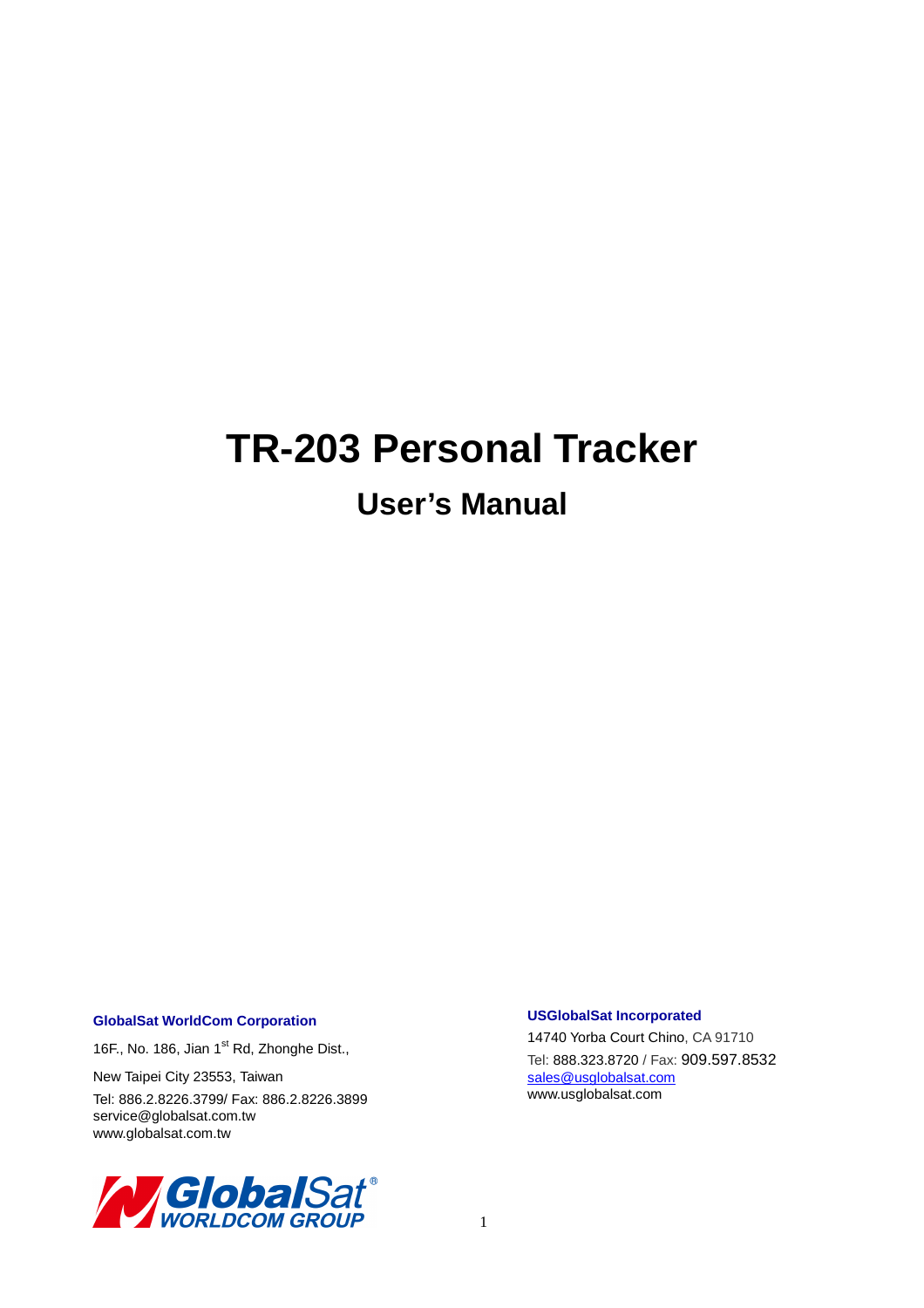© 2009 Globalsat WorldCom Corporation/USGlobalsat, Inc. All rights reserved. The Globalsat logo is a trademark of Globalsat Corporation. Windows is a register trademark of Microsoft Corporation. Acrobat is a registered trademark of Adobe Systems Incorporated. Mac is a registered trademark of the Apple Corporation. All other trademarks or registered trademarks are acknowledged as the exclusive property of their respective owners.

All rights reserved. No part of this manual may be reproduced, transmitted, copied, or stored in any storage medium, for any purpose, without prior written consent from Globalsat WorldCom Corporation or USGlobalsat, Inc. Globalsat/USGlobalsat hereby grants the right to download one (1) copy of this manual onto a hard drive for personal use. This manual is copyrighted and may contain proprietary information that is subject to change without notice.

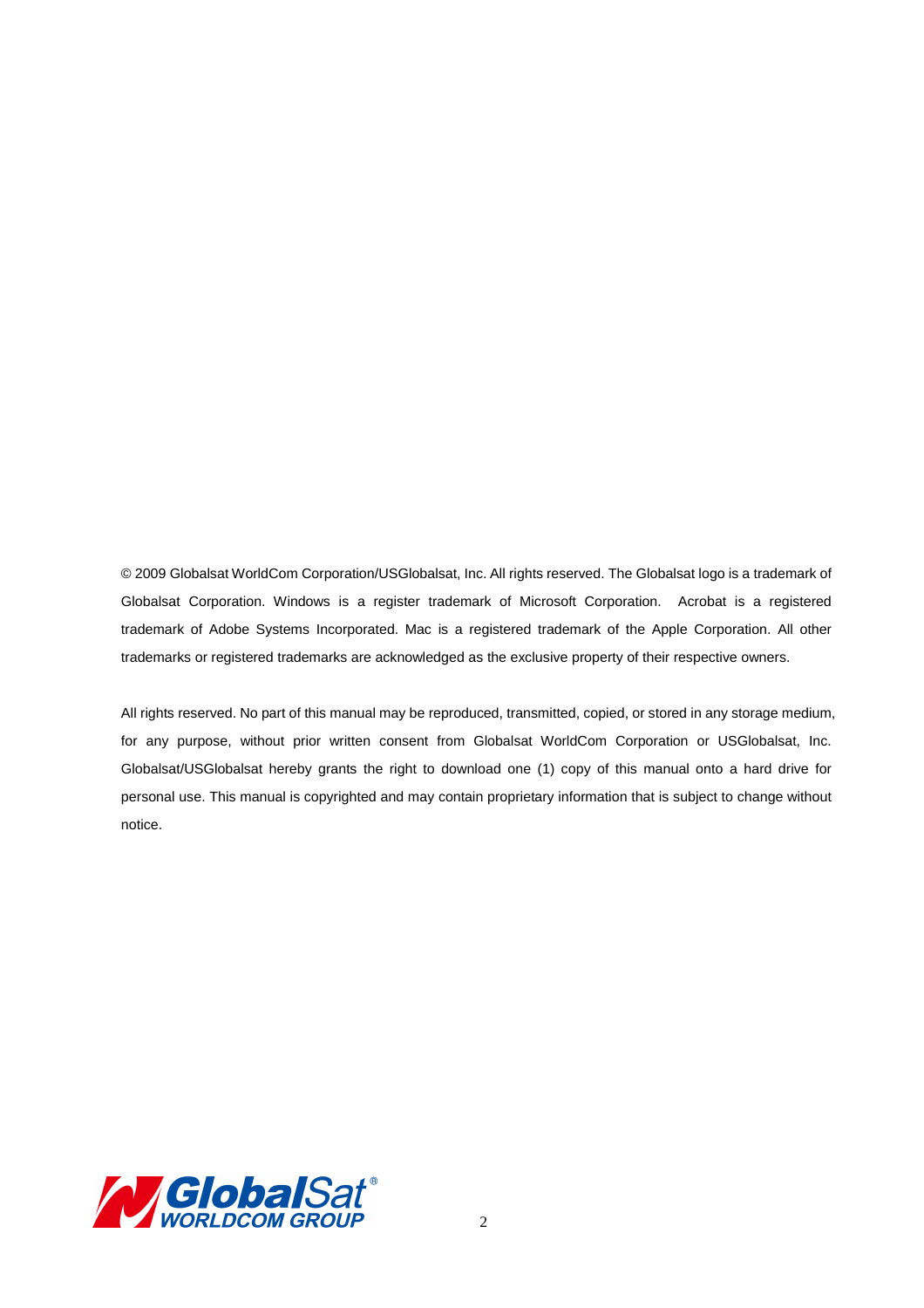|  | <b>TABLE OF CONTENTS</b> |
|--|--------------------------|
|  |                          |

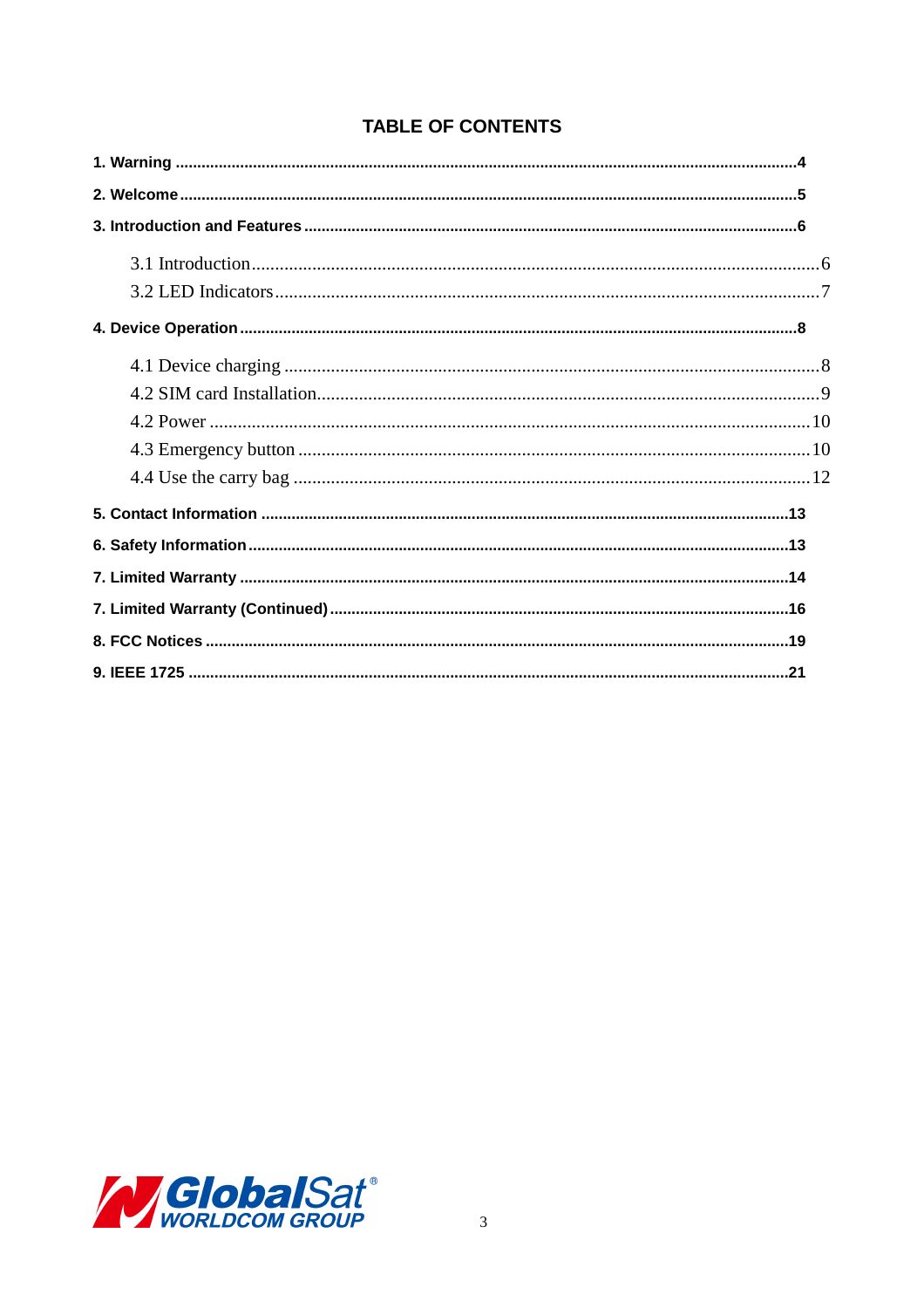## **1. Warning**



## **USE RESPONSIBLY. READ ALL INSTRUCTIONS AND SAFETY INFORMATION BEFORE USE TO AVOID INJURY.**

**Globalsat Technology Corporation / USGlobalsat, Inc. will not accept any responsibility whatsoever for accidents resulting from failure to observe common sense precautions. Your personal judgment, traffic regulations, and common sense must always take precedence over any directions produced by GPS receiver or the mapping software.** 

### **WARNING: Be certain GPS receiver is secure and does not interfere with driving visibility and safety.**  It is your responsibility as the vehicle operator to securely place the GPS unit and antenna so that they will not interfere with driving and prevent operations of any safety device, i.e. vehicle's airbag. Do not mount the devices in a place where the driver or passengers may receive injury during vehicle operation or collision. For your safety, take care to route all cables away from shifters, pedals, accessory controls and mechanisms.

#### **WARNING: Drive safely and use common sense.**

It is your responsibility as the vehicle operator to drive safely, observe all traffic rules and above all use your own personal judgment while driving. If you feel that a route suggested by the navigation software instructs you to perform an unsafe or illegal maneuver, places you in an unsafe situation, or routes you into an area which you consider unsafe, do not follow the instructions.

#### **WARNING: Keep your eyes on the road.**

It is your responsibility as the vehicle operator to keep your eyes on the road and be an alert driver at all times, especially when the vehicle is moving. The vehicle's operator should not be distracted by the navigation equipment or software. Should there be a distraction with the ability to drive responsibly, please turn off the device. Should you want to look at the display for a prolonged time, park the car safely, while following all traffic regulations before looking at the display.

**WARNING: TO REDUCE FIRE OR SHOCK HAZARDD RISK, DO NOT EXPOSE PRODUCT TO RAIN OR MOISTURE. DO NOT REMOVE ENCLOSURE, THERE IS NO USER INTERNAL SERVICEABLE PARTS. REFER SERVISING TO QUALIFIED PERSONNEL ONLY.** 

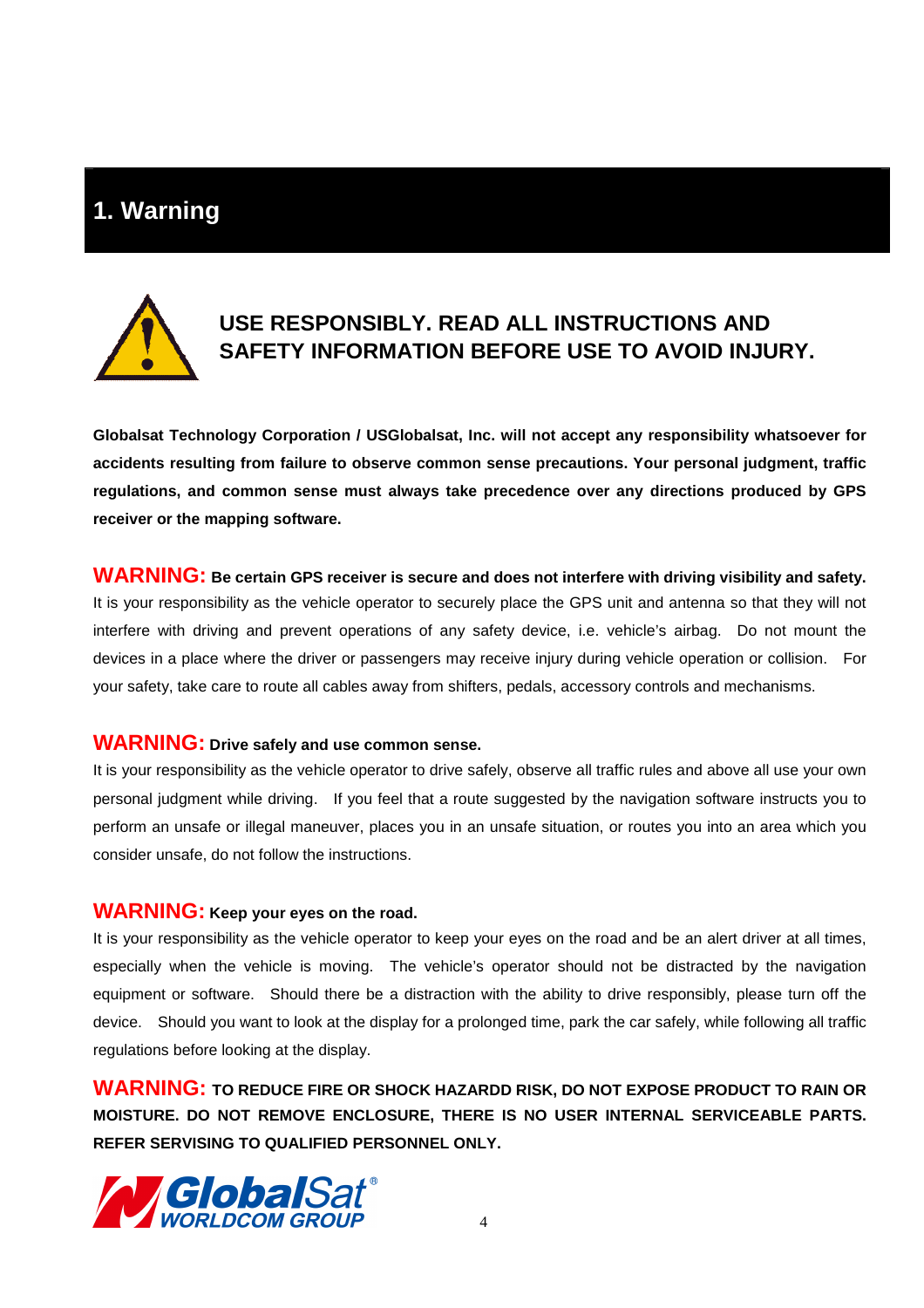# **2. Welcome**

Thank you for purchasing the GlobalSat TR-203 Personal Tracker. The GlobalSat TR-203 Personal Tracker is a compact and portable tracking device. In addition to its tracking abilities, the unit incorporates a wide array of custom configurations for users with unique needs. In result, the TR-203 tracker's versatility can be used for many tracking applications.

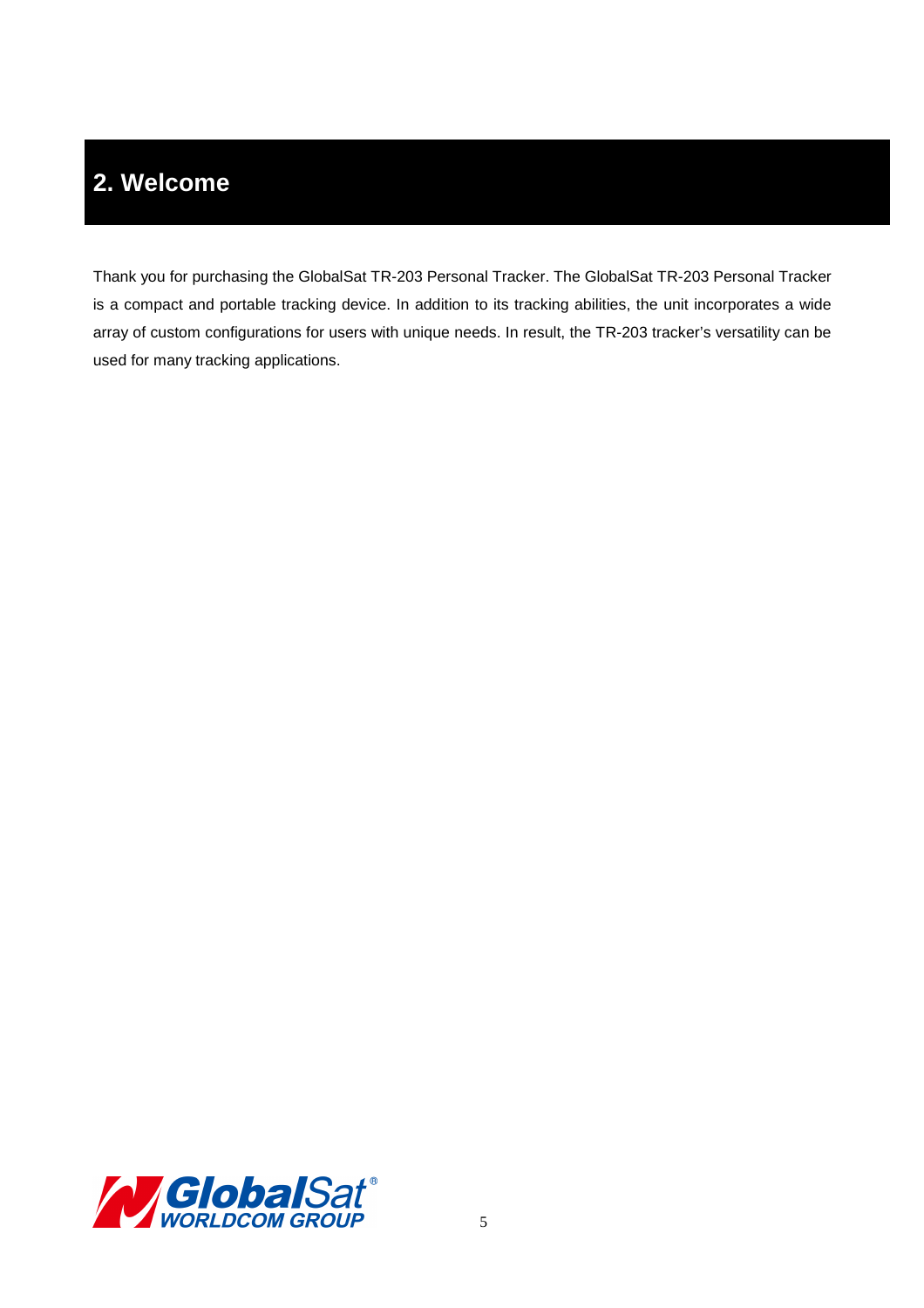## **3. Introduction and Features**

## **3.1 Introduction**

TR-203 is a personal tracking device with fast acquisition time. It is compact, portable and stylish in design with GPS / GSM / GPRS wireless network. User can easily remotely configure TR-203, and then displays the location on Globalsat Web Service.



- **1 SIM card holder**
- **2 Emergency button**
- **3 Power status LED**
- **4 GPS LED**
- **5 GSM LED**
- **6 Reset key**
- **7 Power Key**
- **8 Mini USB port**

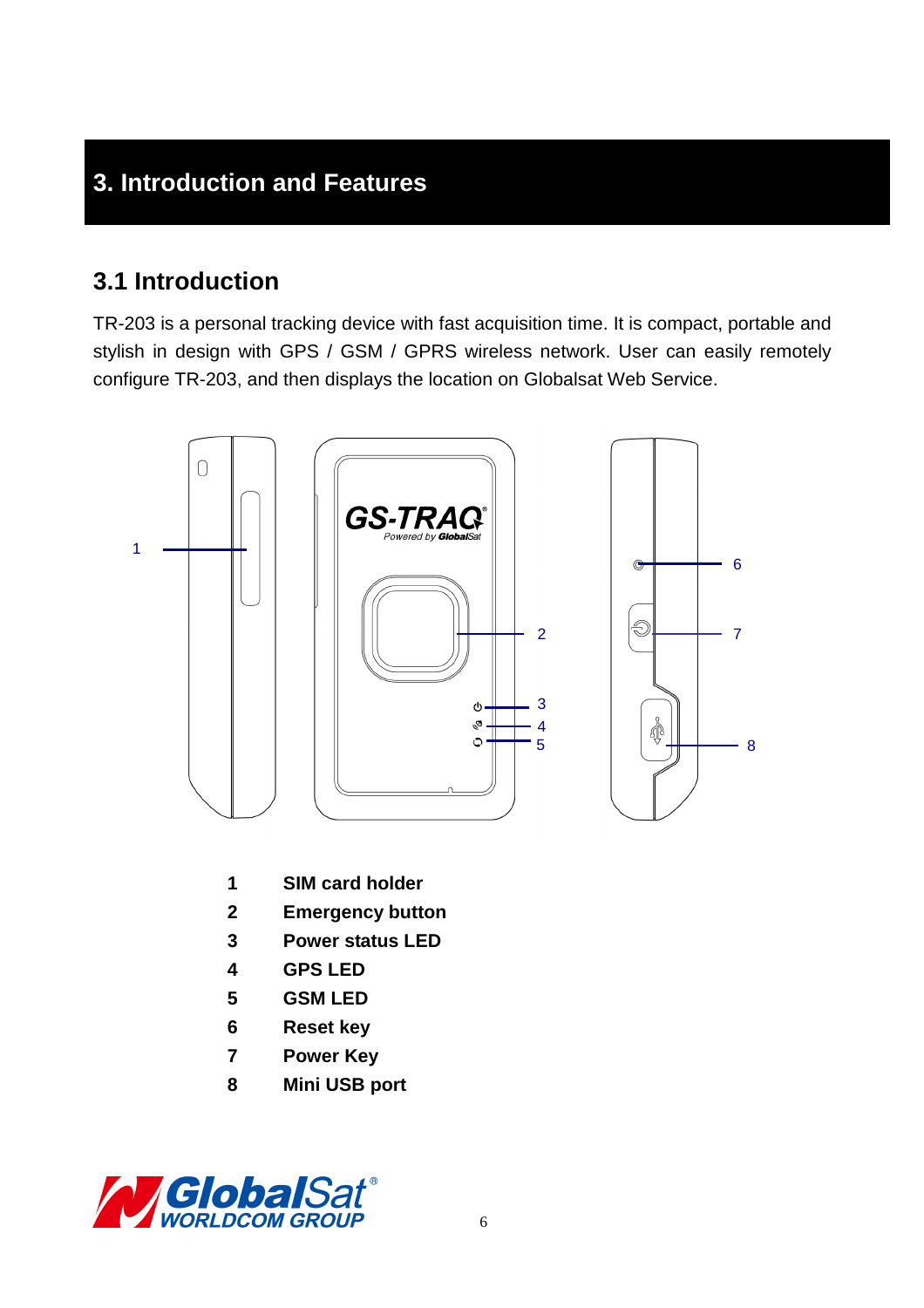# **3. Introduction and Features (Continued)**

## **3.2 LED Indicators**

|  | <b>Power Status LED</b> |  |
|--|-------------------------|--|
|--|-------------------------|--|

| <b>LED</b> | <b>Orange</b>            | <b>Red</b>                  |
|------------|--------------------------|-----------------------------|
| State      | TR-203 is being charged. | <b>Battery power is low</b> |

#### **GPS LED**

| <b>LED</b> | <b>Blink Quickly (Once per second)</b> | <b>Blink Slowly (Once every 3</b><br>seconds) |
|------------|----------------------------------------|-----------------------------------------------|
| State      | TR-203 does not get GPS fix            | TR-203 gets GPS fix                           |

### **GSM LED**

| LED          | <b>Blink Quickly (Once per second)</b>                                                                               | <b>Blink Slowly (Once every 3)</b><br>seconds) |
|--------------|----------------------------------------------------------------------------------------------------------------------|------------------------------------------------|
| <b>State</b> | No SIM card inserted<br>TR-203 is searching GSM<br>network<br>SIM card is registering to<br>3.<br><b>GSM</b> network | <b>Standby Mode</b>                            |

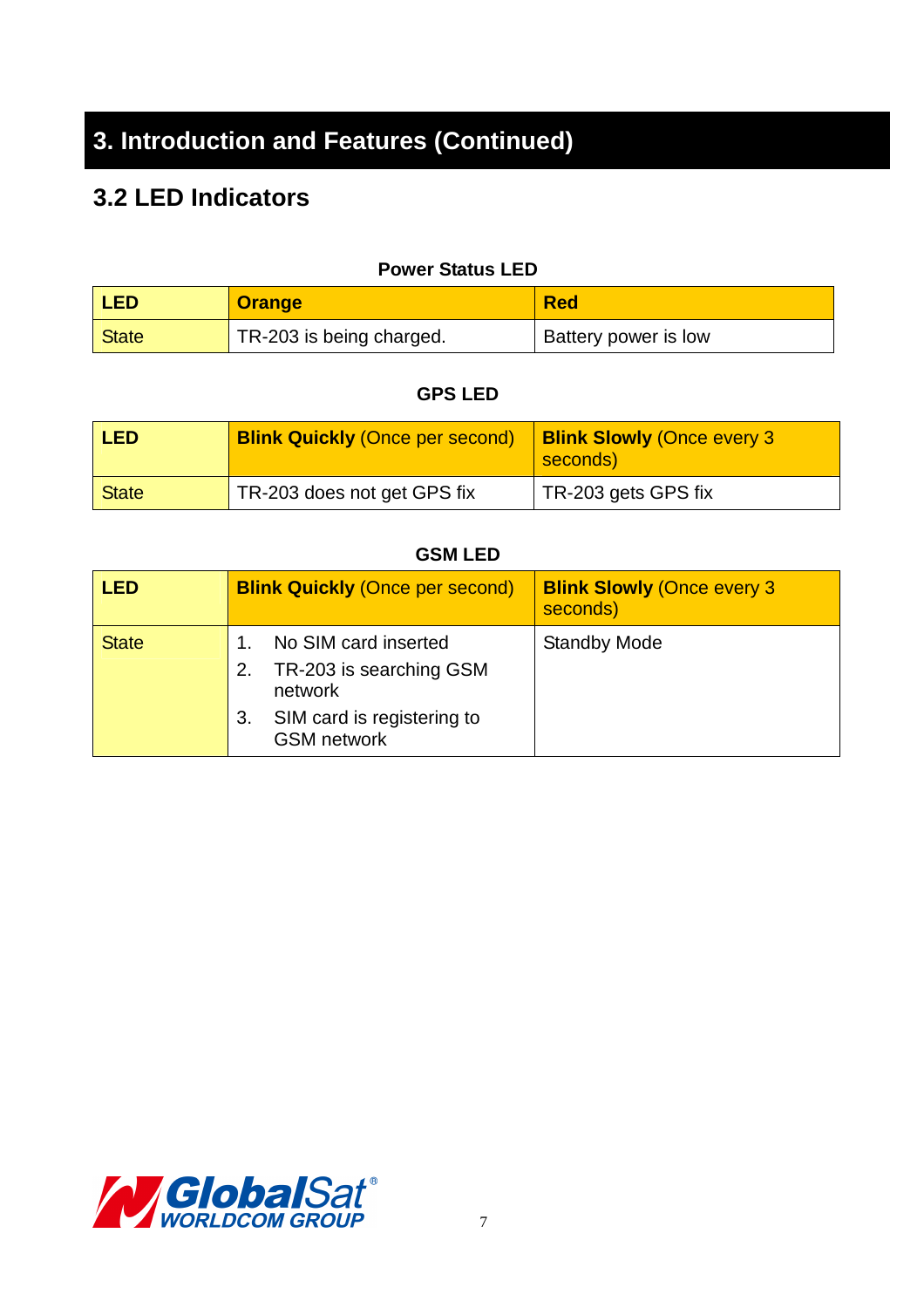# **4. Device Operation**

## **4.1 Device charging**



First time users, rechargeable battery requires a complete charge before using TR-203 device. Therefore, to maximize your device's battery life proceed by performing the steps listed below.

Using the AC Adapter charge method:

- 1. Connect TR-203 to its supplied AC power adapter cable.
- 2. Allow a 4 hour battery charge time. (TR-203 in power-off condition)

Using the USB cable charge method:

- 1. Connect TR-203 to its supplied USB to Mini-USB cable to PC or Notebook. (Computer requires to be "ON")
- 2. Allow a 4 hour battery charge time. (TR-203 in power-off condition)

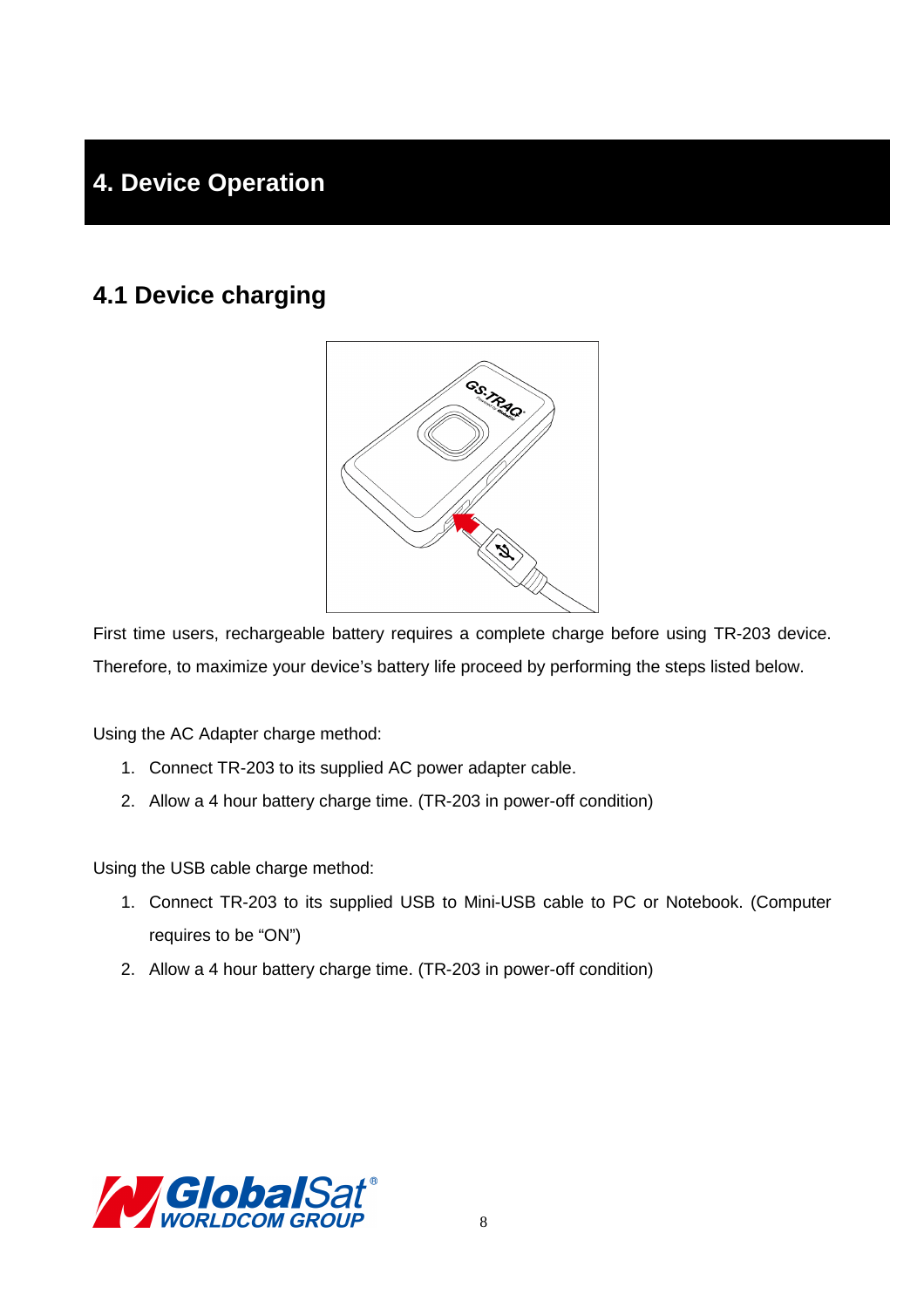# **4. Device Operation (Continued)**

## **4.2 SIM card Installation**



With the metal contacts facedown and the notch on the SIM card left side, insert the SIM card into the SIM holder.

You could take out the SIM card by lightly pressing the SIM card with your nail.

**Note:** Refer to your mobile phone manual to disable the SIM PIN entry function by your mobile phone .

**Note:** Before installing or taking out SIM card, please power off TR-203.

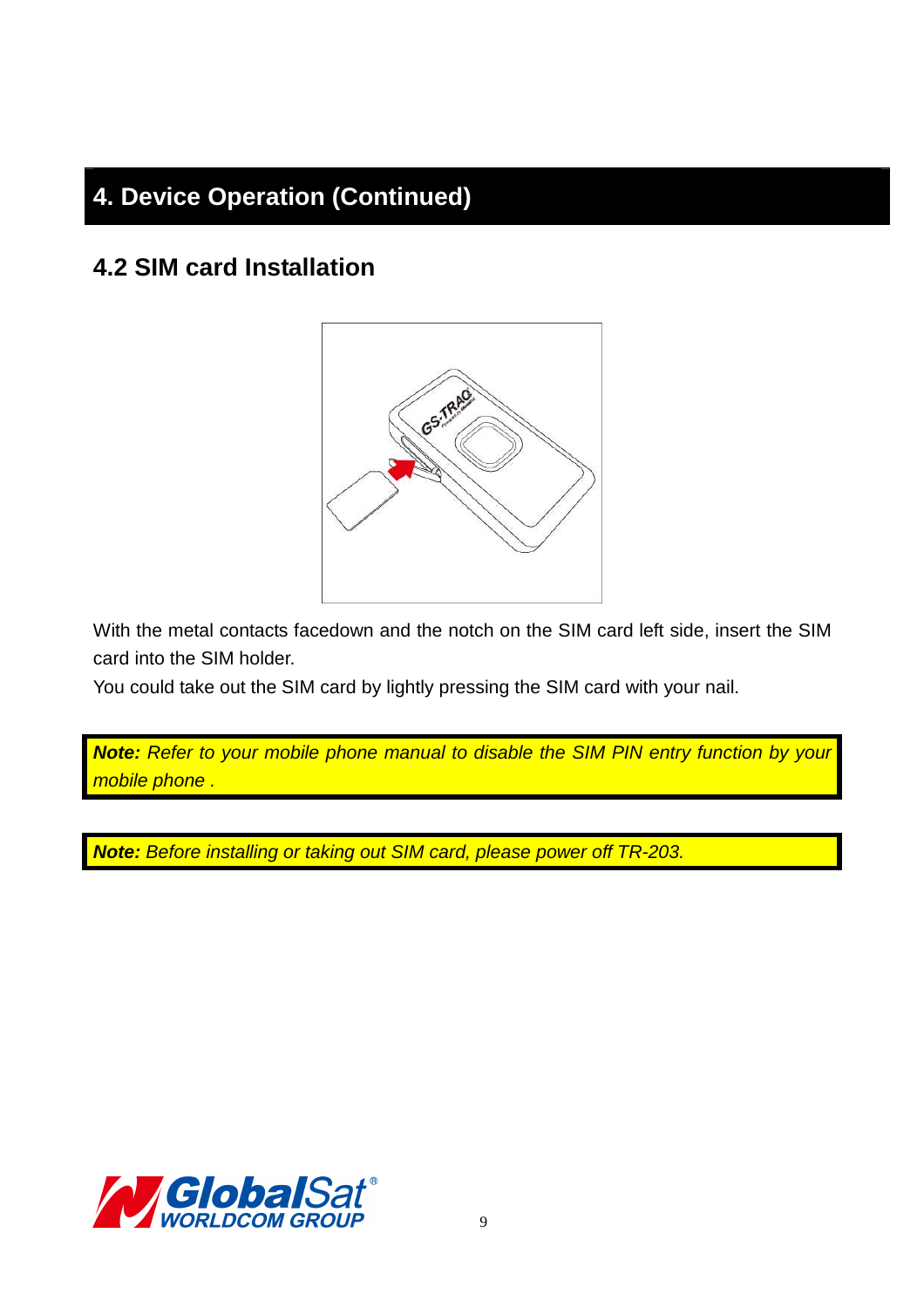## **4.2 Power**



To turn the device "ON", press and hold the power button until you feel the device vibrating.

To turn the device "OFF", press and hold the power button until you feel the device vibrating.

# **4. Device Operation (Continued)**

## **4.3 Emergency button**



Shortly press the emergency button to make TR-203 connect to Free Web Service.

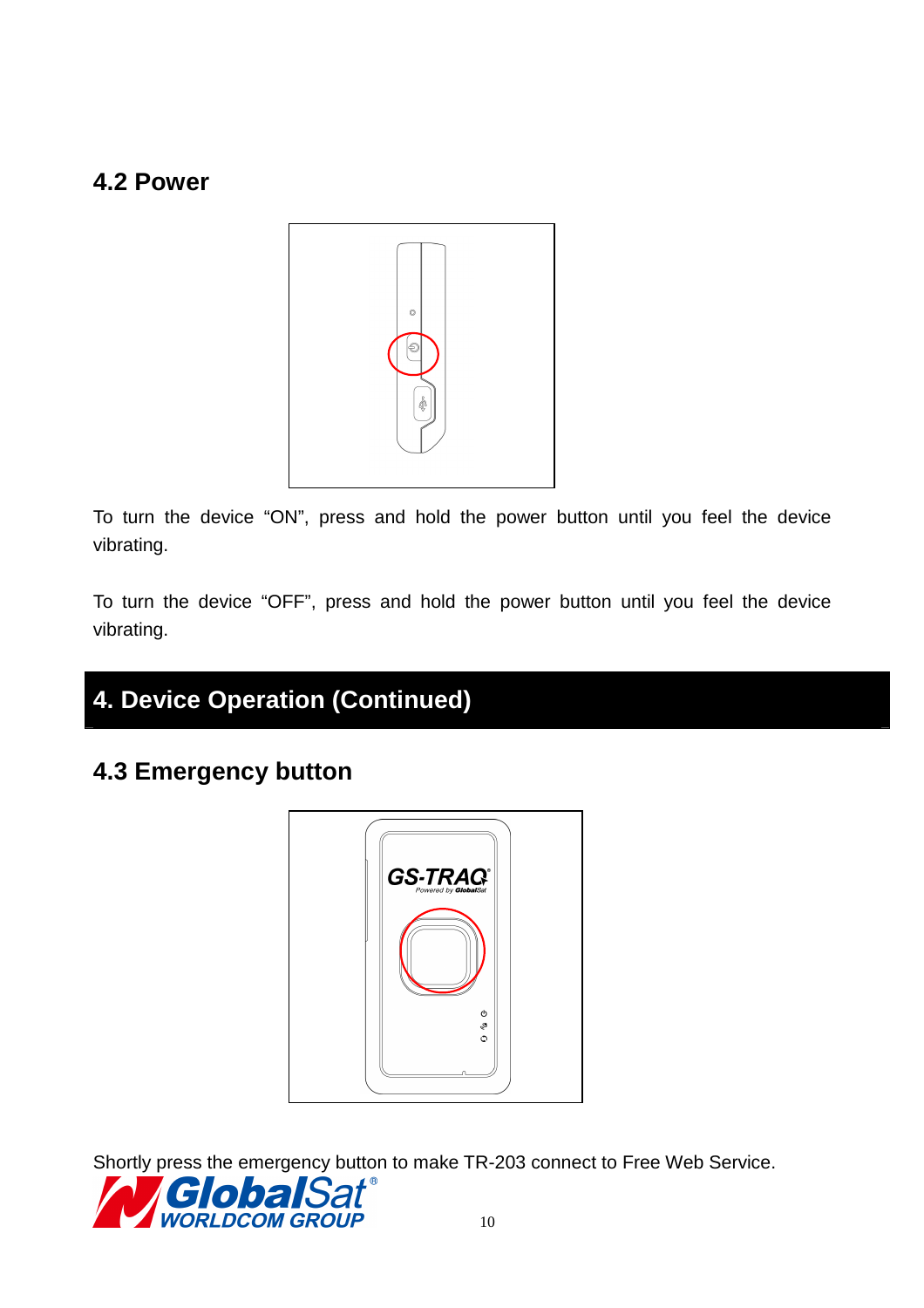Press and hold the emergency button until you feel the device vibrating. TR-203 will send the emergency report to the preset phone number or the free web service website.

**Note:** .Please set the SOS parameters on free web service website before using emergency button.

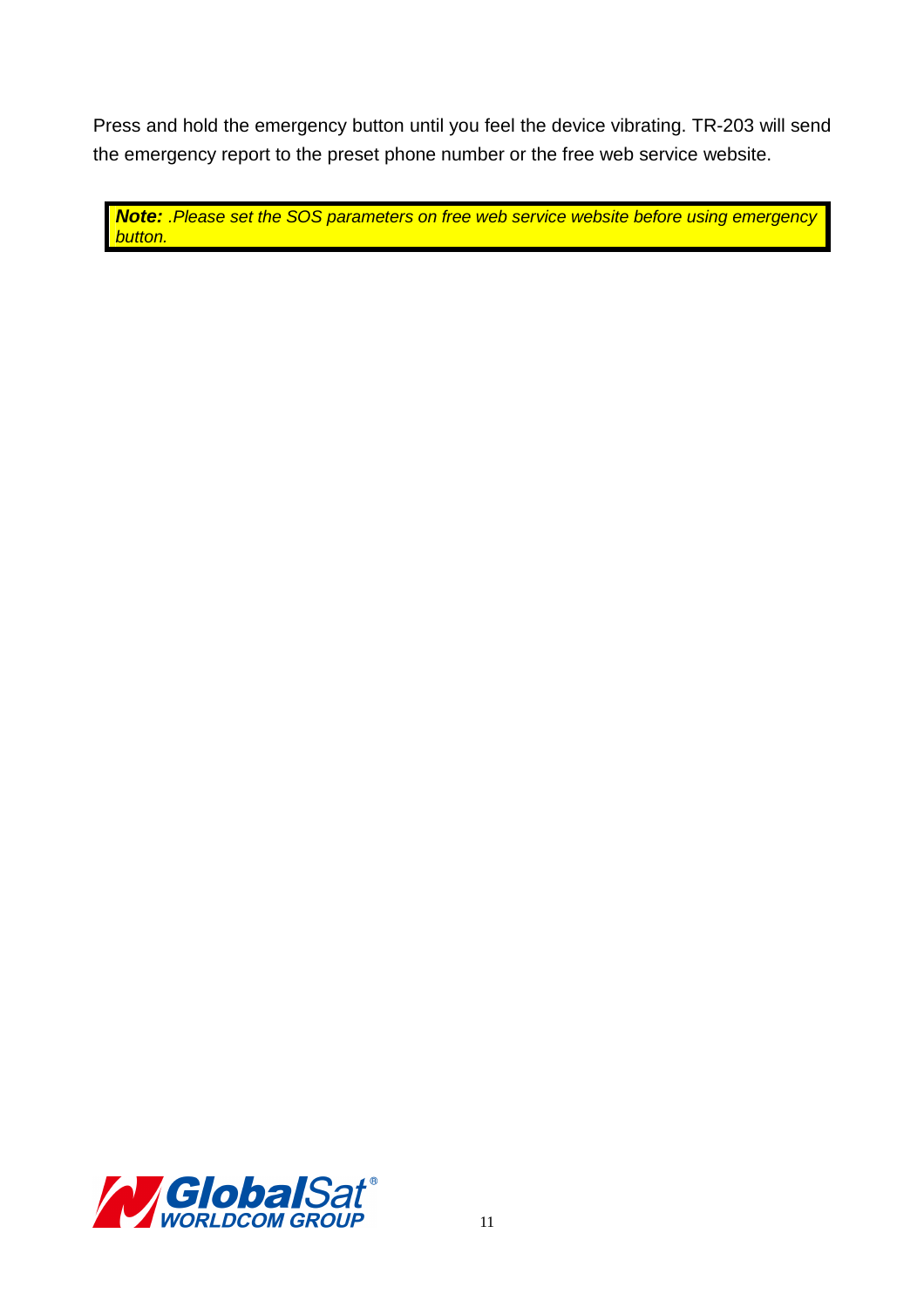# **4. Device Operation (Continued)**

## **4.4 Use the carry bag**



For human use, wear the carry bag on the belt like the picture above.



For pet use, wear the carry bag like the picture above.

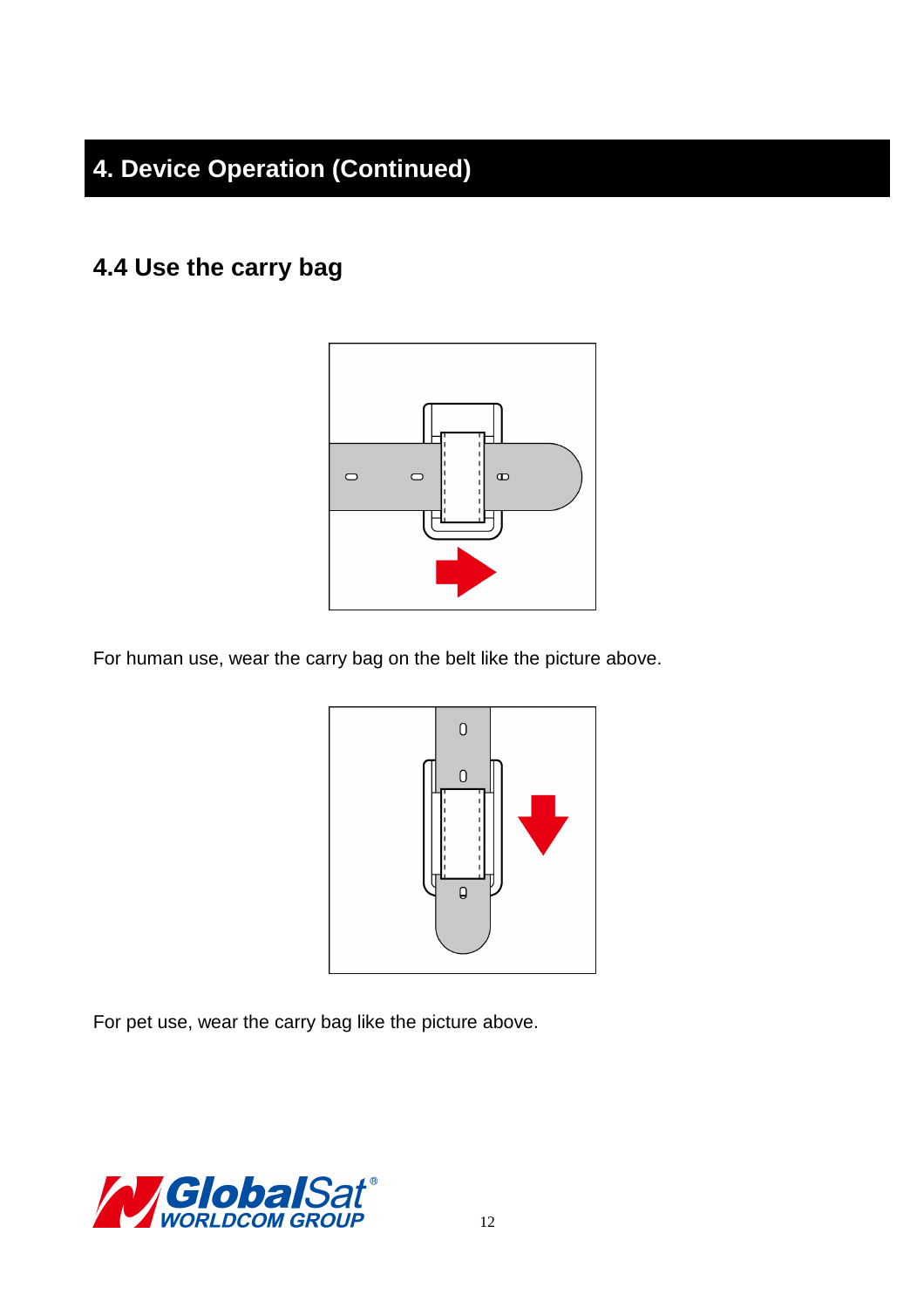

After putting TR-203 in the carry bag, you could take out it by pressing on the bottom of the bag and pushing outward TR-203 according to the direction on the picture.

## **5. Contact Information**

**Globalsat WorldCom Corporation (Taiwan) USGlobalsat, Inc. (North America)** www.globalsat.com.tw www.usglobalsat.com service@globalsat.com.tw sales@usglobalsat.com (pre-sales GPS product questions only) (pre-sales GPS product questions only)

**Technical Support (North America)**  See our DOWNLOADS and FAQ section on our web-site for GPS driver updates. www.usglobalsat.com

**Product Pre-registration Requirements:** Before receiving product technical support and/ or online support from our "Support Ticket" system from USGlobalsat's web-site. Using our online support will expedite in receiving product resolutions in a secure and prompt manner. Note, products purchased from an authorize USGlobalsat dealer, require account and product registration at: www.usglobalsat.com/support/custadminlogin.asp

## **6. Safety Information**

As for the operation of this product in the aircraft, please consult the aviation company first of all. <sup>13</sup> **WORLDCOM GROUP**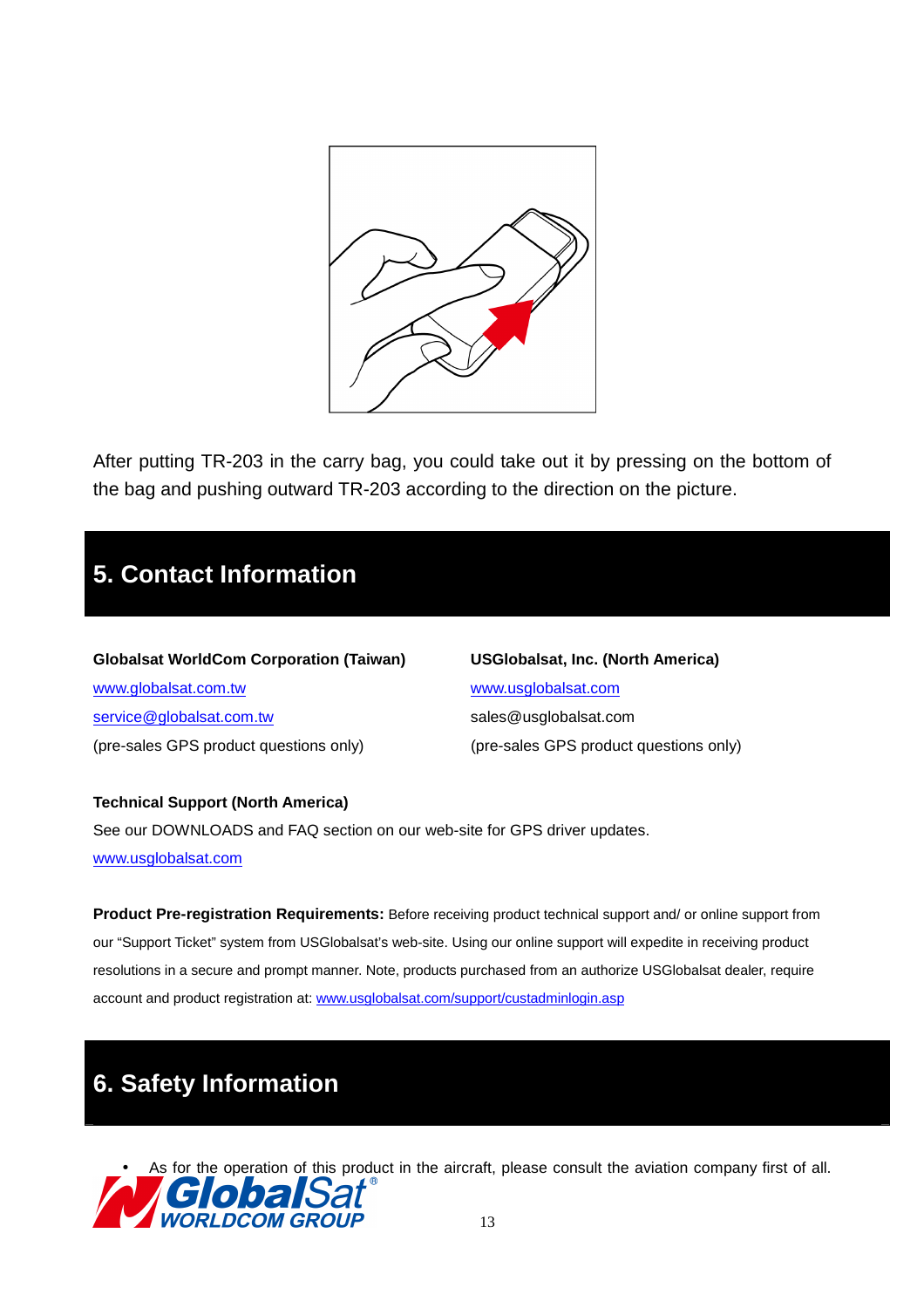Special care should be taken when an electronics device is engaged during a flight.

- Never get closer to a place emitting intensive radio waves or radiation which could affect the operation of this product.
- Never make the navigator fall down or clash with stiff objects to project it against any damage in appearance, battery loose, data lose or other hardware mutilation.
- Never let this product expose to the humid environment or rain as the water leaked into could disable it to the extent beyond reparation.
- Never switch on this product in the dusty environment.
- Over-voltage, power cable strain, bending or squeezing by heavy objects is not allowed to avoid overheating or fire disaster.
- Never deploy any chemical or detergent to clean up the navigator to prevent erosion of the surface or paintwork.
- In order to eliminate the risk of electric shock, do not touch the cable power plug with wet hands and do plunge it into the socket completely.

## **6. Safety Information (Continued)**

- Never charge the battery in a neither extreme cold nor hot place, which could damage the battery.
- Keep this product which is being charged out of the reach of children.
- Never put it under the direct baking sunshine or place it in a place with high temperature to avoid the problem of over-heat to the battery or this product, which could trigger fault or danger.
- When any sort of fault comes into being, please contract with qualified maintenance personnel for service rather than disassemble it at your own discretion.
- Keep all the wires in neat order to prevent damage-fostering tangling.

## **7. Limited Warranty**

**Globalsat/USGlobalsat (1) Year Limited Warranty** 

**FOR CONSUMERS, WHO ARE COVERED BY CONSUMER PROTECTION LAWS OR REGULATIONS IN THEIR COUNTRY OF PURCHASE OR, IF DIFFERENT, IN THEIR COUNTRY OF RESIDENCE, THE BENEFITS CONFERRED BY THIS WARRANTY ARE IN ADDITION TO ALL RIGHTS AND REMEDIES CONVEYED BY SUCH CONSUMER PROTECTION LAWS AND REGULATIONS. THIS WARRANTY DOES NOT EXCLUDE, LIMIT OR SUSPEND ANY RITGHTS OF CONSUMERS ARISING OUT OF NONCONFORMITY WITH A SALES CONTRACT. SOME COUNTRIES, STATES AND PROVINCES DO NOT ALLOW THE EXCLUSION OR LIMITATION OF** 

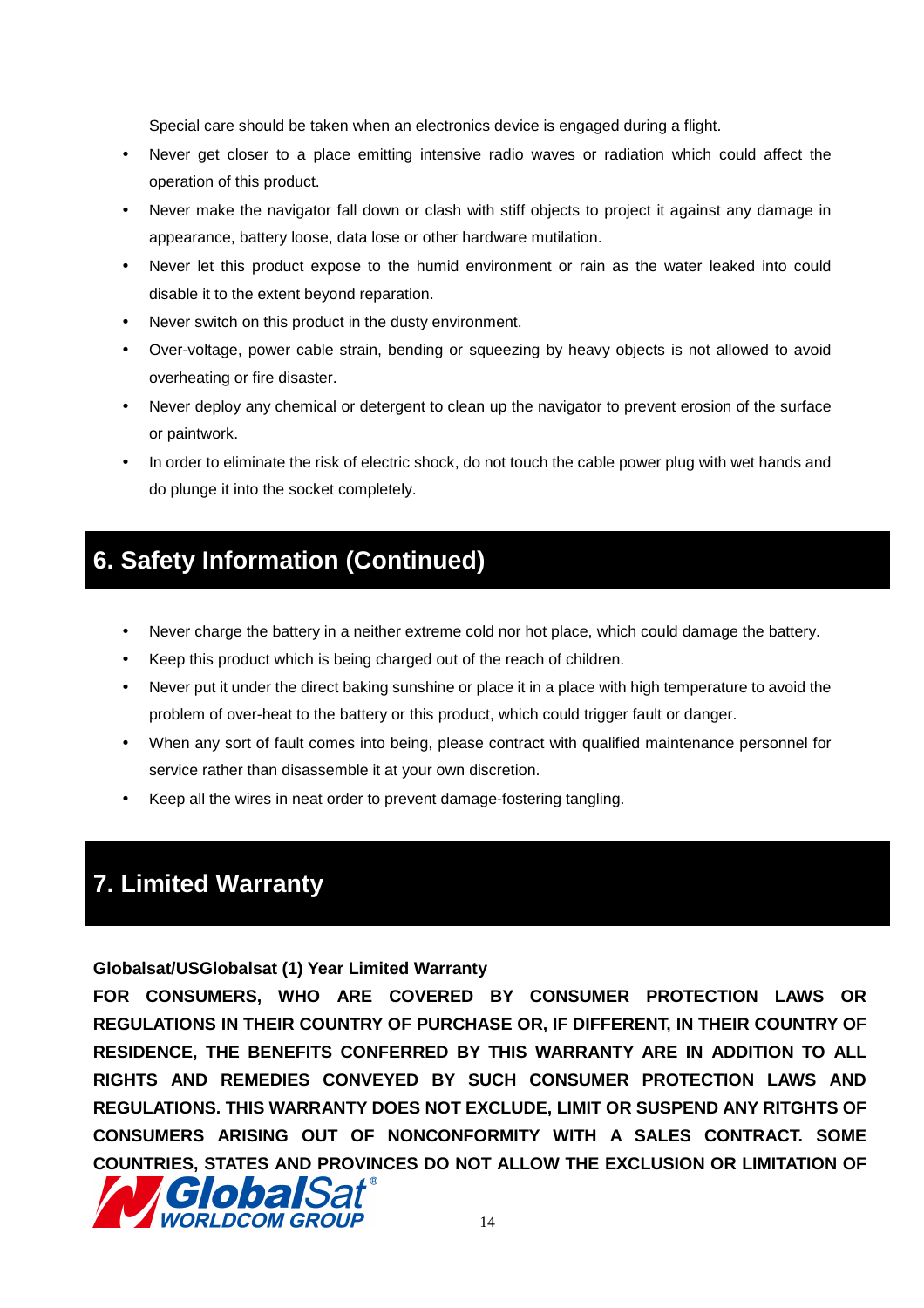**INCIDENTAL OR CONSEQUENTIAL DAMAGES OR ALLOW LIMITATIONS ON HOW LONG AN IMPLIED WARRANTY OR CONDITION MAY LAST, SO THE LIMITATIONS OR EXCLUSIONS DESCRIBED BELOW MAY NOT APPLY TO YOU. THIS WARRANTY GIVES YOU SPECIFIC LEGAL RIGHTS, AND YOU MAY ALSO HAVE OTHER RIGHTS THAT VARY BY COUNTRY, STATE OR PROVIDENCE. THIS LIMITED WARRANTY IS GOVERNED BY AND CONSTRUED UNDER THE LAWS OF THE COUNTRY IN WHICH PRODUCT PURCHASE TOOK PLACE. GLOBALSAT/ USGLOBALSAT, THE WARRANTOR UNDER THIS LIMITED WARRANTY, IS IDENTIFIED AT THE END OF THIS DOCUMENT ACCORDING TO THE COUNTRY OR REGION IN WHICH THE PRODUCT PURCHASE TOOK PLACE.** 

Globalsat/ USGlobalsat's warranty obligations for this hardware product are limited to the terms set forth below:

Globalsat/ USGlobalsat, as defined below, warrants this hardware product against defects in materials product hardware against manufacturing defects in materials and workmanship under normal use for a

## **7. Limited Warranty (Continued)**

period of ONE (1) year from the date of retail purchase by the original end-user purchaser and purchased from a recognized "authorized dealer" ("Warranty Period"). Products purchased from any unauthorized source, such as unauthorized e-Bay resellers, will not qualify for free warranty service/support and may require the end-user to pre-pay fees associated with, but not limited to the support, repair, replacement and shipping of the product to and from the service center. If a hardware defect arises and a valid claim is received by Globalsat/ USGlobalsat within the Warranty Period, at its option and to the extent permitted by law, Globalsat/ USGlobalsat will either (1) repair the product at no charge, using new parts or parts equivalent to new in performance and reliability, (2) exchange the product with a product that is new or equivalent to new in performance and reliability and is at least functionally equivalent to the original product or, (3) refund the purchase price of the product. Globalsat/ USGlobalsat may request that you replace defective parts with new or refurbished user-installable parts that Globalsat/ USGlobalsat provides in fulfillment of its warranty obligation. A replacement product or part, including a user-installable part that has been installed in accordance with instructions provided by Globalsat/ USGlobalsat, assumes the remaining warranty of the original product or ninety (90) days from the date of replacement or repair, whichever provides longer coverage for you. When a product or part is exchanged, any replacement item becomes your property and the replaced items becomes Globalsat/ USGlobalsat's property. Parts provide by Globalsat/ USGlobalsat in fulfillment of its warranty obligation must be used in products for which warranty service is claimed. When a refund is given, the product for which the refund is provided must be returned to Globalsat/ USGlobalsat and becomes Globalsat/ USGlobalsat's property.

If a defect arises and a valid claim is received by Globalsat/ USGlobalsat after the first one hundred and eighty (180) days of Warranty period, a shipping and handling charge may apply to any repair or exchange

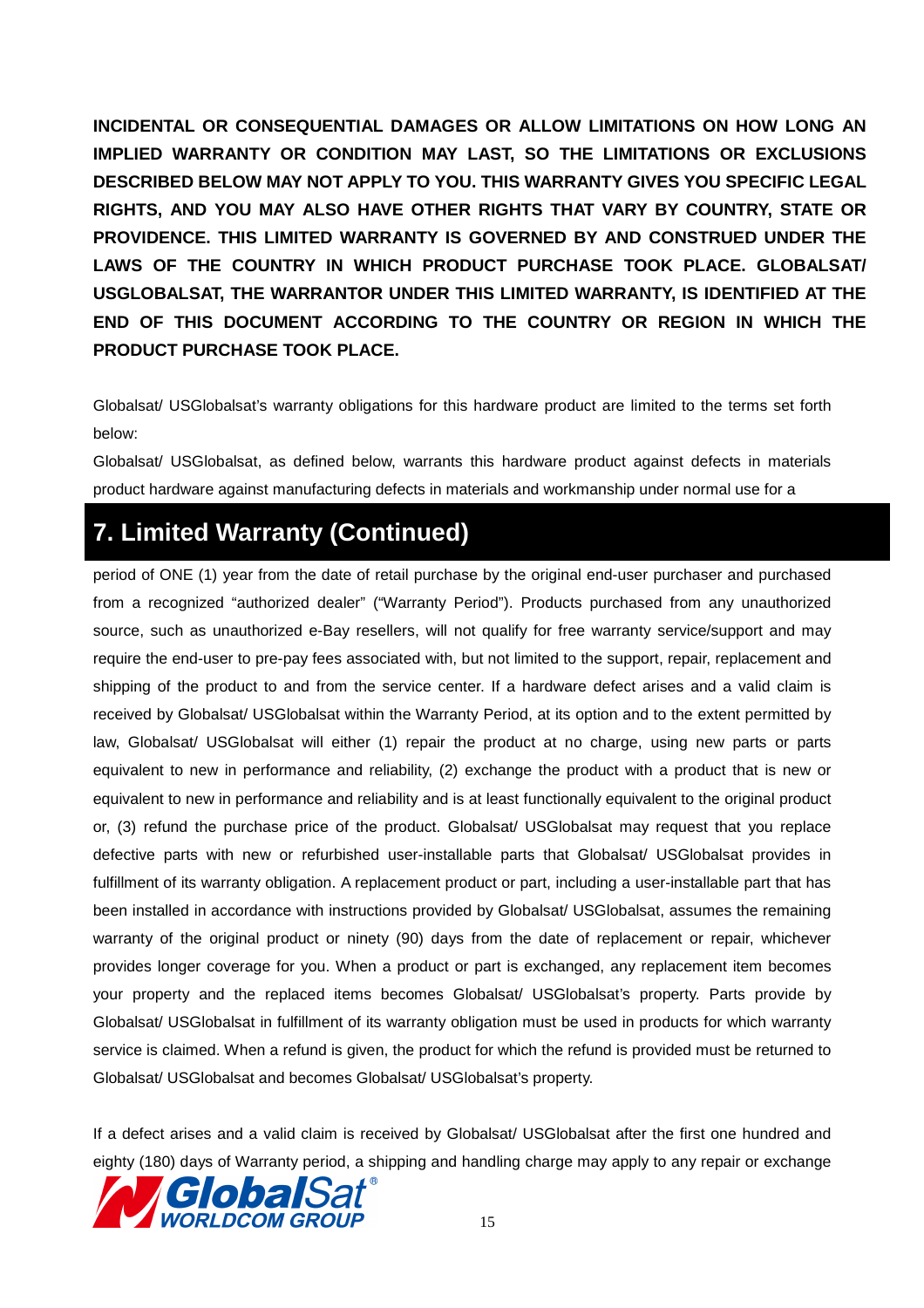of the product undertaken by Globalsat/ USGlobalsat.

#### **EXCLUSIONS AND LIMITATIONS**

This Limited Warranty applies only to the hardware product manufactured by or for Globalsat that can be identified by the "Globalsat" trademark, trade name, or logo annexed to it. The Limited Warranty does not apply to any non-Globalsat hardware product or any software, even if packaged or sold with the Globalsat hardware.

Manufacturers, suppliers, or publishers, other than Globalsat/ USGlobalsat, may provide their own warranties to the end user purchaser, but Globalsat/ USGlobalsat, in so far as permitted by law, provides their products "as-is". Software distributed by Globalsat/ USGlobalsat with or without the Globalsat brand name (including, but not limited to system software) is not covered under this Limited Warranty. Refer to the licensing agreement accompanying the software for details of your rights with respect to its use. Globalsat/ USGlobalsat does not warrant that the operation of the product will be uninterrupted or error-free. Globalsat/

## **7. Limited Warranty (Continued)**

USGlobalsat is not responsible for damage arising from failure to follow instructions relating to the product's use.

**This warranty does not apply: (a) to consumable parts, such as batteries, unless damage has occurred due to a defect in materials and workmanship; (b) to cosmetic damage, including but not limited to scratches, dents, and broken plastic on ports; (c) to damage cause by use accident, abuse, misuse, flood, fire, earthquake or other external causes; (e) to damage caused by operating the product outside the permitted or intended uses described by Globalsat/ USGlobalsat; (f) to damage caused by service (including upgrades and expansions) performed by anyone who is not a representative of Globalsat/ USGlobalsat or an Globalsat/ USGlobalsat authorized service provider; (g) to a product or part that has been modified to alter functionality or capability without the written permission of Globalsat/ USGlobalsat; or (h) if any Globalsat/ USGlobalsat serial number has been removed or defaced.** 

**IMPORTANT: Do not open the hardware product. Opening the hardware product may cause damage that is not covered by this warranty. Only Globalsat/ USGlobalsat or an authorized service provider should perform service on this hardware product.** 

TO THE EXTENT PERMITTED BY LAW, THIS WARRANTY AND THE REMEDIES SET FORTH ABOVE

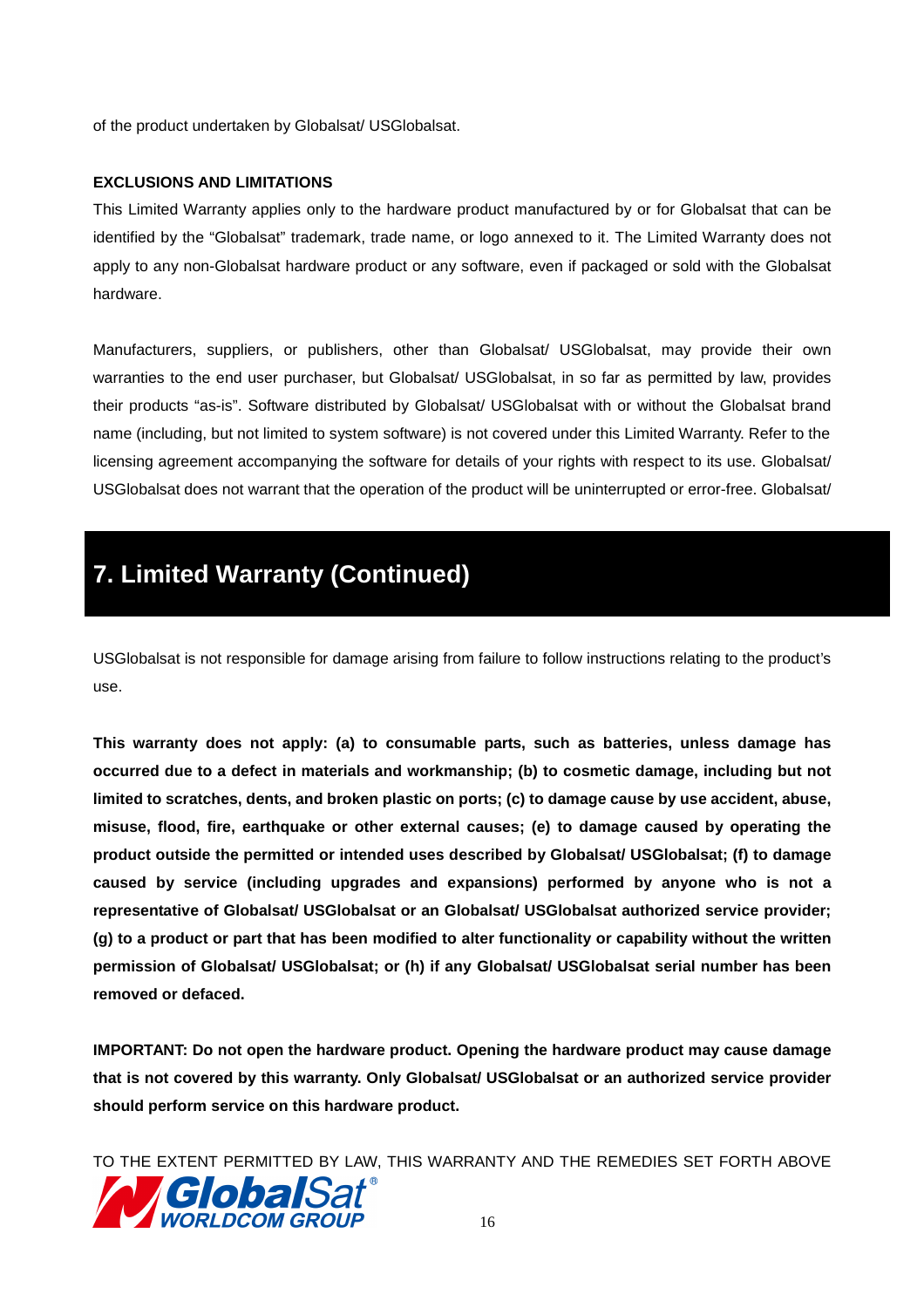ARE EXCLUSIVE AND IN LIEU OF ALL OTHER WARRANTIES, REMEDIES AND CONDITIONS, WHETHER ORAL OR WRITTEN, STATUTORY, EXPRESS OR IMPLIED. AS PERMITTED BY APPLICABLE LAW, GLOBALSAT/ USGLOBALSAT SPECIFICALLY DISCLAIMS ANY AND ALL STATUTORY OR IMPLIED WARRANTIES, INCLUDING, WITHOUT LIMITATION, WARRANTIES OF MERCHANTIBILITY AND FITNESS FOR A PARTICULAR PURPOSE AND WARRANTIES AGAINST HIDDEN OR LATENT DEFECTS. IF GLOBALSAT/ USGLOBALSAT CANNOT LAWFULLY DISCLAIM STATUTORY OR IMPLIED WARRANTIES THEN TO THE EXTENT PERMITTED BY LAW, ALL SUCH WARRANTIES SHALL BE LIMITED IN DURATION OF THE EXPRESS WARRANTY AND TO THE REPAIR OF REPLACEMENT SERVICE AS DETERMINED BY GLOBALSAT/ USGLOBALSAT IN ITS SOLE DISCRETION.

No Globalsat/ USGlobalsat reseller, agent, or employee is authorized to make any modifications, extension, or addition to this warranty. If any term is held to be illegal or unenforceable, the legality or enforceability of the remaining terms shall not be affected or impaired.

## **7. Limited Warranty (Continued)**

EXCEPT AS PROVIDED IN THIS WARRANTY AND TO THE MAXIMUM EXTENT PERMITTED BY LAW, GLOBALSAT/ USGLOBALSAT IS NOT RESPONSIBLE FOR DIRECT, SPECIAL, INCIDENTAL OR CONSEQUENTIAL DAMAGES RESULTING FROM ANY BREACH OF WARRANTY OR CONDITION, OR UNDER ANY OTHER LEGAL THEORY, INCLUDING BUT NOT LIMITED TO LOSS OF USE; LOSS OF REVENUE; LOSS OF ACTUAL OR ANTICIPATED PROFITS (INCLUDING LOSS OF PROFITS ON CONTRACTS); LOSS OF THE USE OF MONEY; LOSS OF ANTICIPATED SAVINGS; LOSS OF BUSINESS; LOSS OF OPPORTUNITY; LOSS OF GOODWILL; LOSS OF REPUTATION; LOSS OF; DAMAGE TO OR CORRUPTION OF DATA; OR ANY INDIRECT OR CONSEQUENTIAL LOSS OR DAMAGE HOWSOEVER CAUSED INCLUDING THE REPLACEMENT OF EQUIPMENT AND PROPERTY, ANY COSTS OF RECOVERING, PROGRAMMING OR REPRODUCING ANY PROGRAM OR DATA STORED IN OR USED WITH THE GLOBALSAT/ USGLOBALSAT PRODUCT AND ANY FAILURE TO MAINTAIN THE CONFIDENTIALITY OF DATA STORED ON THE PRODUCT. THE FOREGOING LIMITATION SHALL NOT APPLY TO DEATH OR PERSONAL INJURY CLAIMS, OR ANY STATUTORY LIABILITY FOR INTENTIONAL AND GROSS NEGLIGENT ACTS AND/OR OMISSIONS. GLOBALSAT/ USGLOBALSAT DISCLAIMS ANY RESPRESENTATION THAT IT WILL BE ABLE TO REPAIR ANY PRODUCT UNDER THIS WARRANTY OR MAKE A PRODUCT EXCHANGE WITHOUT RISK TO OR LOSS OF PROGRAMS OR DATA.

#### **OBTAINING WARRANTY SERVICE**

Please access and review the online help resources referred to in the documentation accompanying this hardware product before seeking warranty service. If the product is still not functioning properly after making

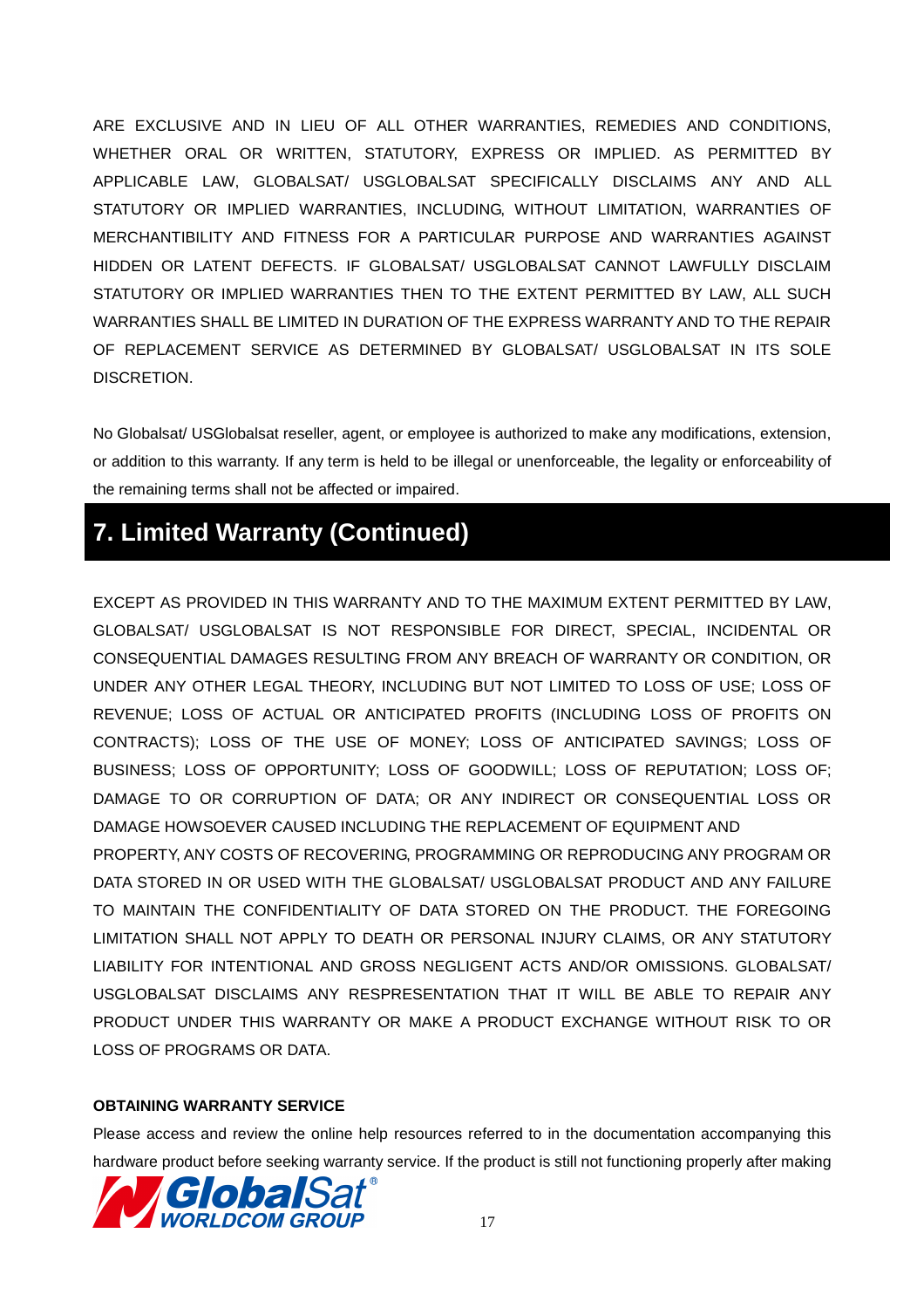use of these resources, access the online website www.usglobalsat.com for instructions on how to obtain warranty service. You must follow Globalsat/ USGlobalsat warranty processes. Globalsat/ USGlobalsat may provide warranty service (i) by sending the unit to Globalsat/ USGlobalsat location, where service is performed at the location, or (ii) by sending the unit to an authorized Globalsat/ USGlobalsat supplier (iii) by sending you new or refurbished customer-installable replacement product or parts to enable you to service or exchange your own product ("RMA service"). Upon receipt of the replacement product or part, the original product or part becomes the property of Globalsat/ USGlobalsat and you agree to follow instructions, including, if requires, arranging the return of the product or part to Globalsat/ USGlobalsat in a timely manner. When providing RMA service requiring the return of the original product or part, Globalsat/ USGlobalsat may require credit card authorization as security for the retail price of the replacement product or part and applicable shipping costs. If you follow the instructions, Globalsat/ USGlobalsat will cancel the credit card authorization, so you will not be charged for the product or part and shipping costs. If you fail to return the replace product or part as instructed, Globalsat/ USGlobalsat will charge the credit card for the authorized amount. Service options, parts availability and response times may vary according to the country in which

## **7. Limited Warranty (Continued)**

service is requested. Service options are subject to change at any time. You may be responsible for shipping and handling charges if product cannot be serviced in the country in which service is requested. If you seek service in a country that is not the country of purchase, you will comply with applicable export laws and regulations and be responsible for all custom duties, V.A.T. and other associated taxes and charges. For international service, Globalsat/ USGlobalsat may repair or exchange defective products and parts with comparable products and parts that comply with local standards. In accordance with applicable law, Globalsat/ USGlobalsat may require that you furnish proof of purchase details and/ or comply with the registration requirements before receiving warranty service.

Please refer to the accompanying documentation for more details on this and other matters obtaining warranty service.

Globalsat/ USGlobalsat will maintain and use customer information in accordance with the Globalsat/ USGlobalsat Privacy Policy.

If your product is capable of storing software programs, data and other information, you should make periodic backup copies of the information contained on the product's hard drive or other storage media to protect the contents and as a precaution against possible operational failures. Before you deliver your product for warranty service it is your responsibility to keep a separate backup copy of the contents, and disable any security passwords. IT IS POSSIBLE THAT THE CONTENTS OF YOUR HARD DRIVE WILL BE LOST OR REFORMATTED IN THE COURSE OF WARRANTY SERVICE, AND GLOBALSAT/ USGLOBALSAT AND ITS AGENTS ARE NOT RESPONSIBLE FOR ANY DAMAGE TO OR LOSS OF

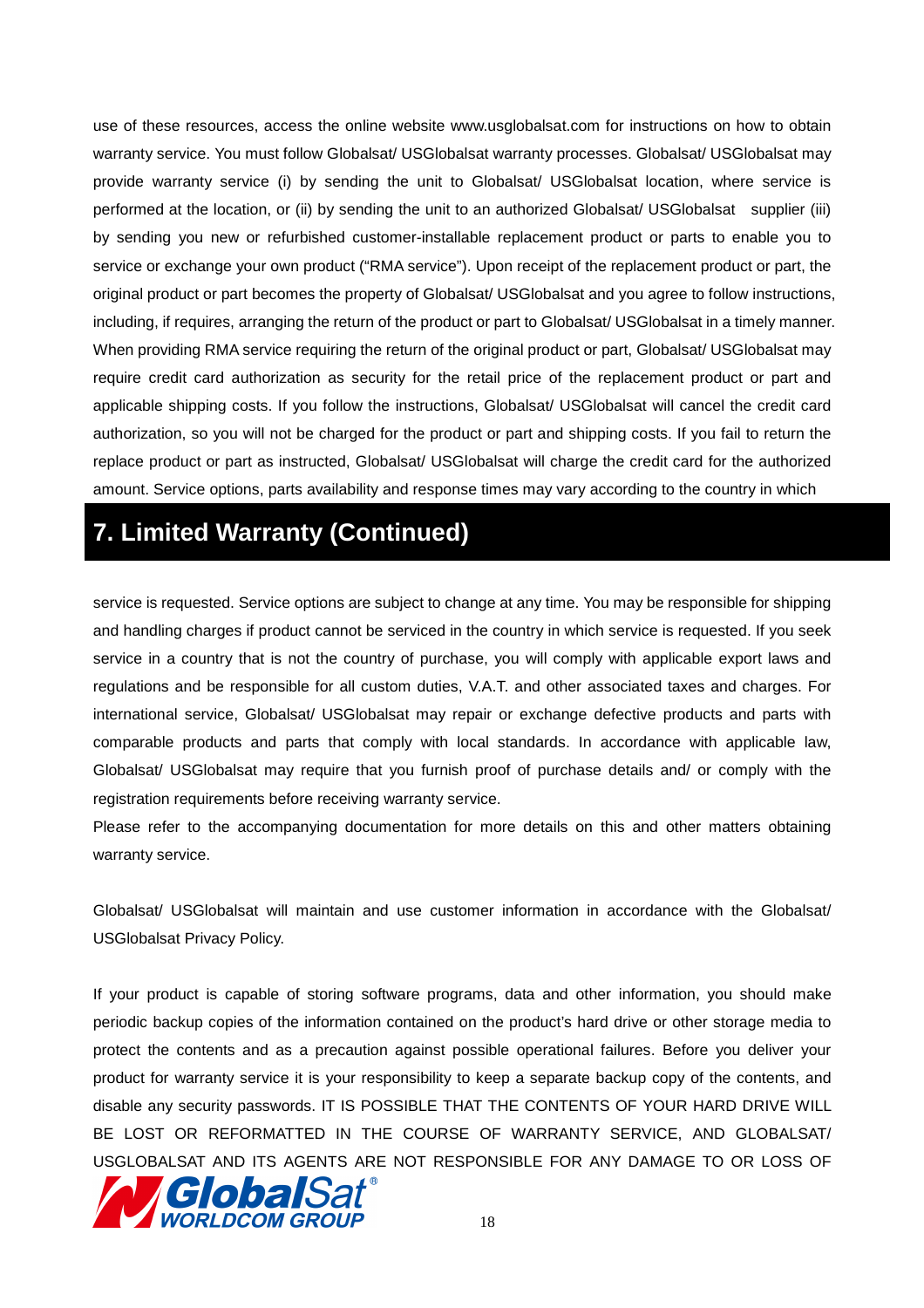PROGRAMS, DATA OR OTHER INFORMATION CONTAINED ON THE MEDIA OR ANY PART OF THE PRODUCT SERVICED. Your product will be returned to you configured as originally purchased, subject to applicable updates. You will be responsible for reinstalling all other software programs, data and passwords. Recovery and reinstallation of service programs and user data are not covered under this Limited Warranty.

## **8. FCC Notices**

This equipment has been tested and found to comply with the limits for a Class B digital device, pursuant to Part 15 of the FCC Rules. These limits are designed to provide reasonable protection against harmful interference in a residential installation. This equipment utilizes, exhibits and can radiate radio frequency energy and, if not installed and used in accordance with the instructions, may cause harmful interference to radio communications. However, there is no guarantee that interference will not occur in a particular

## **8. FCC Notices (Continued)**

installation. If this equipment does cause harmful interference to radio or television reception, which can be determined by turning the equipment off and on, the user is encouraged to try to correct the interference by one of the following measures:

- Reorient or relocate the receiving antenna.
- Increase the separation between the equipment and receiver.
- Connect the equipment into an outlet on a circuit different from that to which the receiver is connected.
- Consult the dealer or an experienced radio/TV technician for help.

FCC Caution: Any changes or modifications not expressly approved by the party responsible for compliance could void the user's authority to operate this equipment.

This device complies with Part 15 of the FCC Rules. Operation is subject to the following two conditions: (1) This device may not cause harmful interference, and (2) this device must accept any interference received, including interference that may cause undesired operation.

#### **IMPORTANT NOTE:**

Radiation Exposure Statement:

This equipment complies with FCC radiation exposure limits set forth for an uncontrolled environment. This equipment should be installed and operated with a minimum distance of 15mm between the radiator and

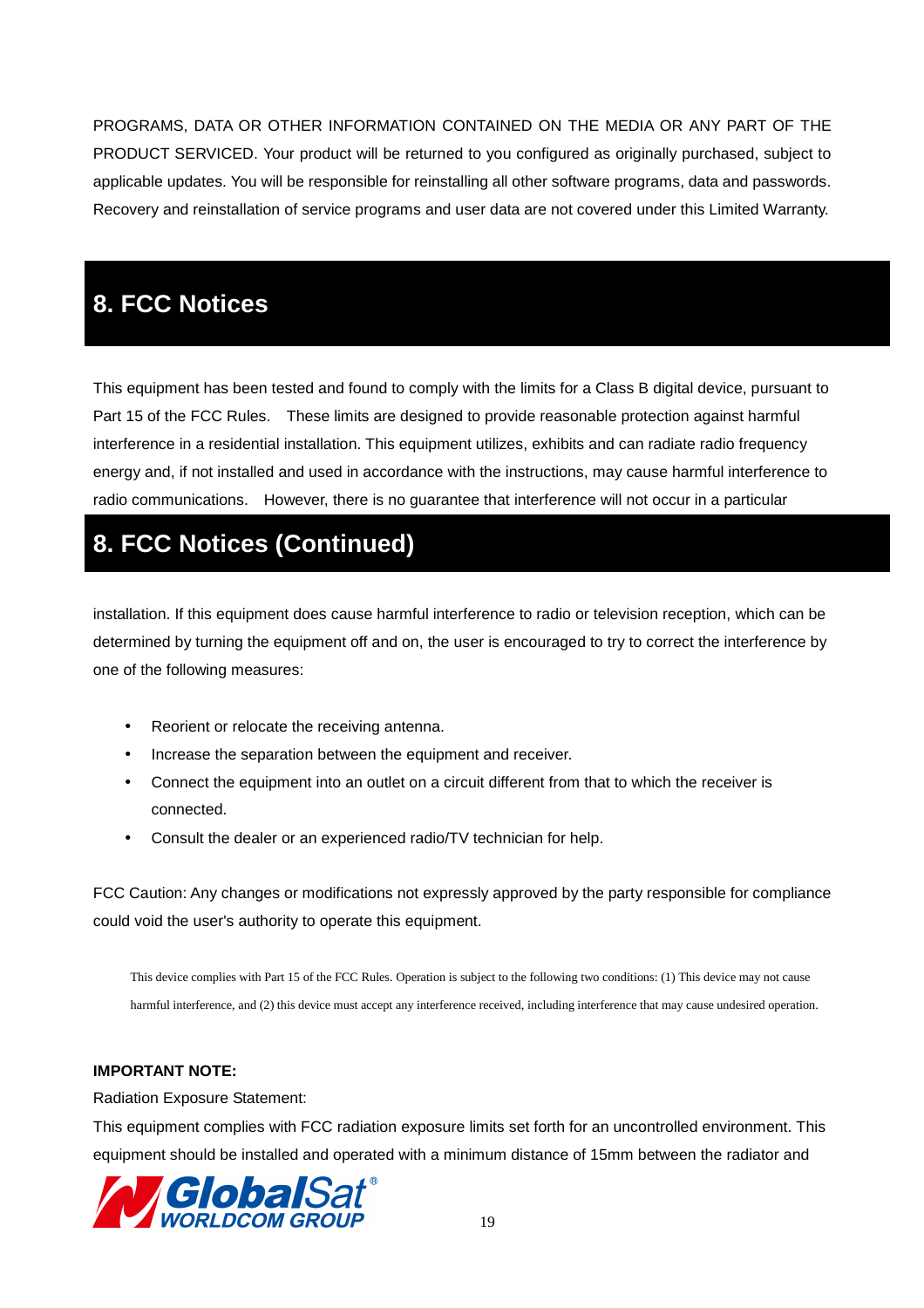your body. End users must follow the specific operating instructions for satisfying RF exposure compliance. To maintain compliance with FCC RF exposure compliance requirements, please follow operation instruction as documented in this manual.

This transmitter must not be co-located or operating in conjunction with any other antenna or transmitter. The availability of some specific channels and/or operational frequency bands are country dependent and are firmware programmed at the factory to match the intended destination. The firmware setting is not accessible by the end user.

Your tracking device is a radio transmitter and receiver. It is designed and manufactured not to exceed limits for exposure to radio frequency (RF) energy set by the Federal Communications Commission (FCC) of the U.S. Government and by the Canadian regulatory authorities. These limits are part of comprehensive guidelines and establish permitted levels of RF energy for the general population.

The exposure standard for cellular communication devices employs a unit of measurement known as the Specific Absorption Rate, or SAR. The tests for SAR have been conducted based on the standard operating position away from body 15mm. Please keep this distance when the device is operating.